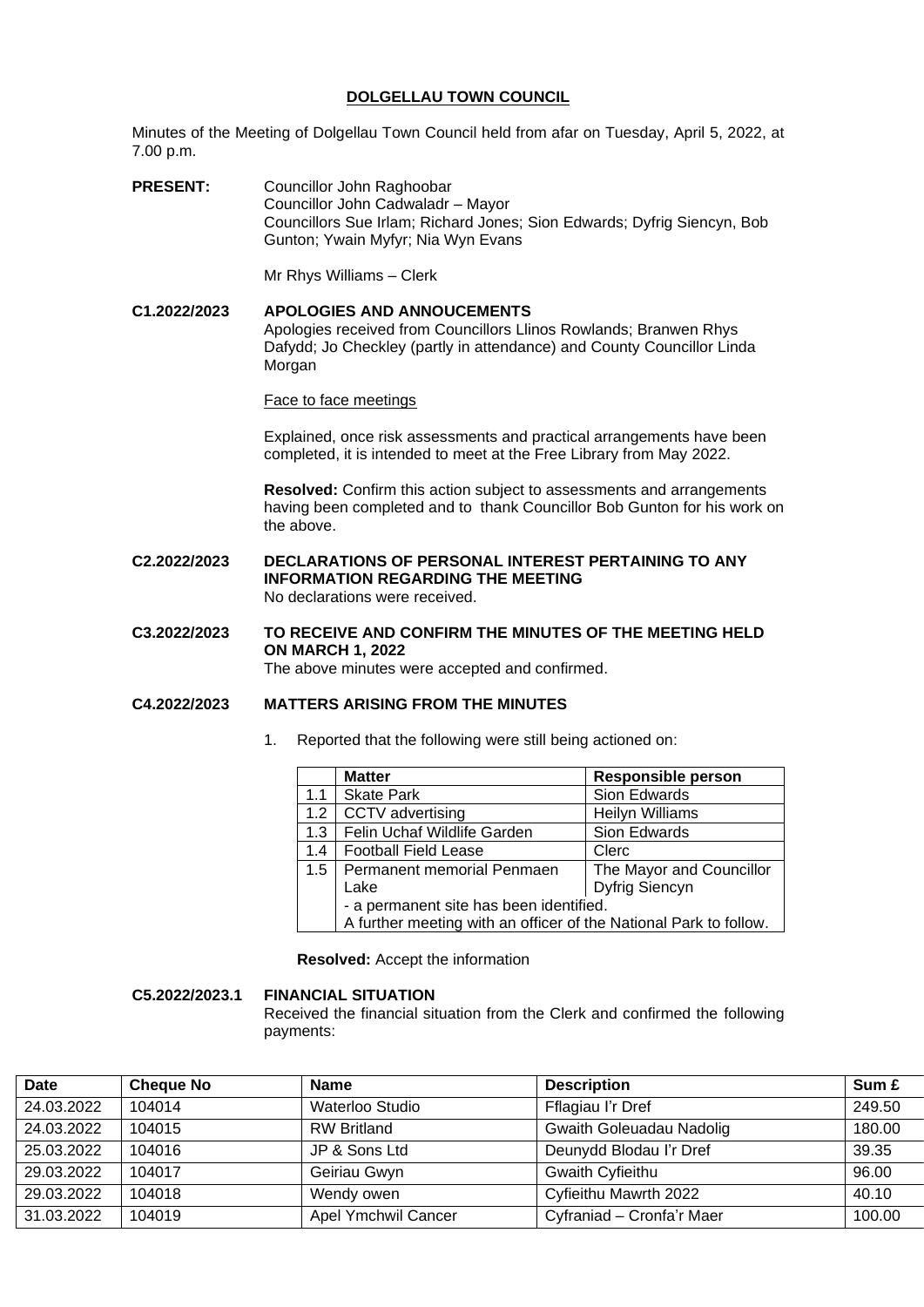### **C6.2022/2023.2 SESSION FOR SHARING INFORMATION AND REPORTS**

- 1. Reports from Town Councillors
	- a) Councillor Richard Jones work with Trustees of the Marian.
	- b) Councillor Sue Irlam concerns regarding the national health waiting list for medical treatments. Suggested that the Chief Executives of Gwynedd Council and Community Health Council have regular meetings. Difficulties in closing the footpath gate near Bont Fawr.Questions have arisen regarding the condition of the sewerage infrastructure around the Arran Road Old School area in relation to the new building to be built there.
	- c) Councillor Ywain Myfyr work of the wool group is starting again. Merfyn Tomos and other authors producing books on the history of local wells. Wood trail also being created with monies from the National Park. History archaeologist to visit sites to provide images of the buildings.
	- ch) Councillor Heilyn Williams work with the Trustees of the Marian and Ffynnon Fair. Attend a meeting of One Voice Wales. Discussions with representatives from Transport Wales.
	- d) Councillor Nia Evans concerns about on the condition of signs on the edge of town. **Resolved:** Correspond with the Council's highways service to
	- start again discussion on this situation. dd) Councillor John Cadwaladr – attended two meetings of the Trustees of Dr Daniel Williams.
	- e) Councillor Jo Checkley maintenance work on the public flowers in the town. The location of the Visitor Centre will soon be set up at Lou Lou Purple shop at the end of the Square.
	- f) Councillor Sion Edwards work on organising Sesiwn Fawr.
	- ff) The Mayor arrange new restriction signs for the Skate Park. Service for Ukraine at the Catholic Church. Contributed to the history of Uganda refugees – the Welsh National Library is arranging this.

Attended the funeral of Mr Glyn Evans – Glyn the gardener. Meeting of the Partnership in connecting with Natural Resource Wales regarding Park gates.

- 2. Reports from Gwynedd Councillors
	- a) Councillor Dyfrig Siencyn

Gwynedd Council putting a team in place to help people from Ukrain due to the sad situation of war.

Meeting with the Secretary of State for Wales in relation to Dolgellau Surgery and the pressure on them due to Covid.

**Resolved:** Send a letter of thanks to the Practice Manager for their efforts during this very difficult time due to Covid and especially for their work in arranging vaccines for Meirionnydd area, not just Dolgellau.

Bro Idris School – Now out of ESTYN measures. The staff at the school are doing everything in their power to continue with education despite Covid.

 **Resolved:** Send a letter of thanks to the School for their work.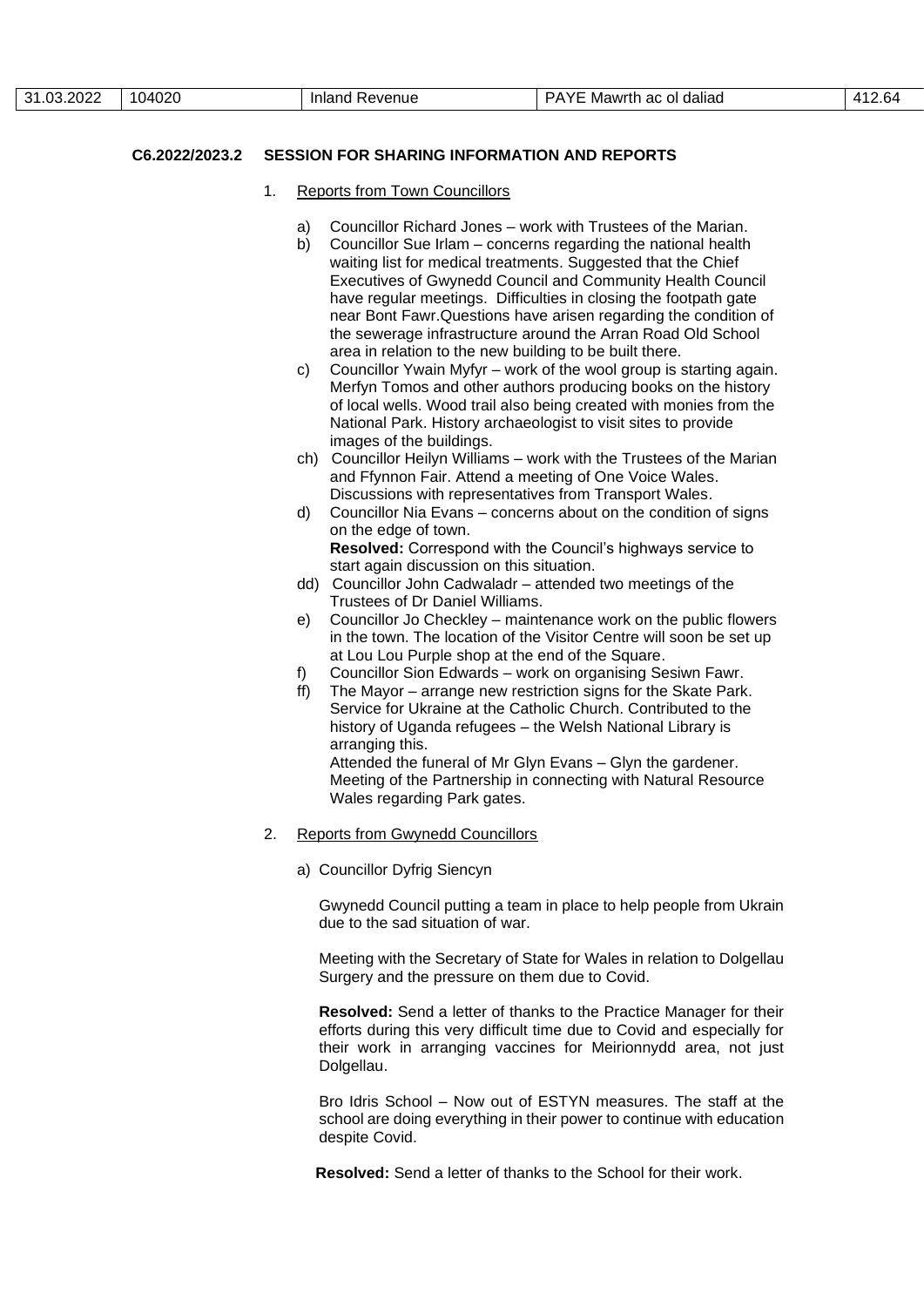Llanbedr Airforce Project – measures in place to look at different ways to finance the scheme including looking again at the Llanbedr by-pass.

# **CORRESPONDENCE**

1. **Mr Tecwyn Owen , Rhos Helyg, Pen y Banc, Dolgellau** – Pen y Banc footpath leads to the Wtra Fron upgrade site. **Presented:** Letter of concern about the condition of the above path which has led to several accidents, residents falling etc.

**Resolved:** Support the concern and get in touch with Gwynedd

# **C.8 2022/2023 PLANNING APPLICATIONS**

Caniatâd Adeilad Rhestredig ar gyfer newidiadau allanol i ymestyn arwydd newydd uwchben siop tros fynedfa'r fflat uwchben, newidiadau blaen siop i ffurfio tri phanel gyda drws chwe phanel ar y chwith a drws 4 panel 2 wydr rhan uchaf i'r siop gydag addasiadau i'r grisiau mynediad i gynnwys crawiau llechi pensaernïol 1550 x 400 ar holl waith perthnasol 4 & 4A Eldon Row, Dolgellau. LL40 1PY Listed Building Consent for external alterations to extend signage boarding above shopfront beyond flat entrance on left hand side, new shopfront to include 3 panel detail, 6 panel front door to the left and 4 panel door with 2 glazed upper panels to shop entrance including alterations to existing front steps and new architectural slate step details 1500 x 400 including all associated works 4 & 4A Eldon Row, Dolgellau. LL40 1PY Math Caniatad: Caniatâd Adeilad Rhestredig Application Type: Listed Building Consent Rhif Cais / Application Number: NP5/57/LB175C Cyfeiriad Grid / Grid Reference: 272781 317782 Caniatâd Adeilad Rhestredig ar gyfer newidiadau allanol i ymestyn arwydd newydd uwchben siop tros fynedfa'r fflat uwchben, newidiadau blaen siop i ffurfio tri phanel gyda drws chwe phanel ar y chwith a drws 4 panel 2 wydr rhan uchaf i'r siop gydag addasiadau i'r grisiau mynediad i gynnwys crawiau llechi pensaernïol 1550 x 400 ar holl waith perthnasol 4 & 4A Eldon Row, Dolgellau. LL40 1PY Listed Building Consent for external alterations to extend signage boarding above shopfront beyond flat entrance on left hand side, new shopfront to include 3 panel detail, 6 panel front door to the left and 4 panel door with 2 glazed upper panels to shop entrance including alterations to existing front steps and new architectural